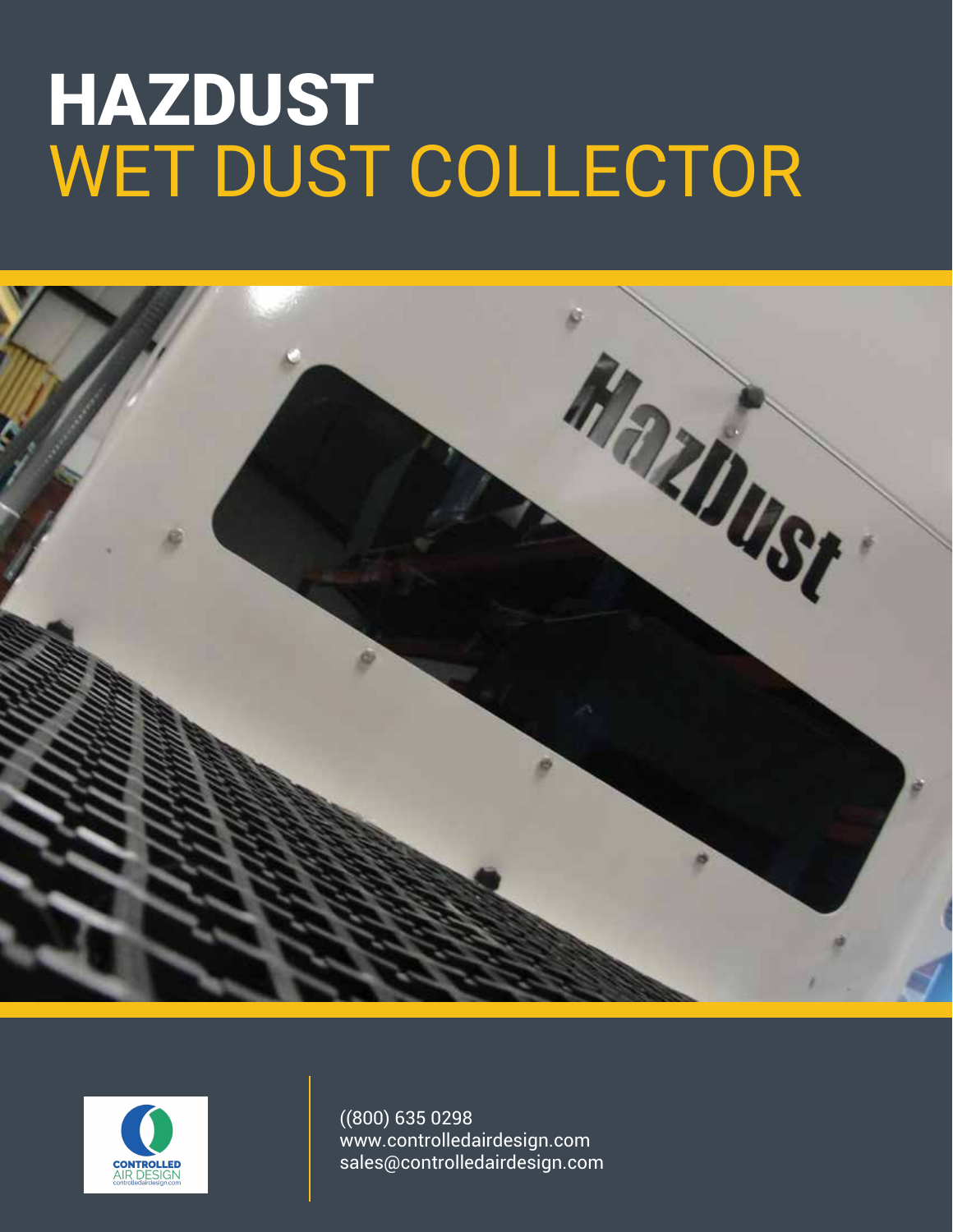### HAZDUST 3636, 3648, & 3672

HAZDUST Wet Downdraft Tables are designed to provide efficient, 97% at 5 microns, cost effective control of all flammable and nonflammable metal dust contaminants generated from a variety of manufacturing and process applications. Typically used for control of moderate to heavy concentrations of contaminants, the HAZDUST series tables can be used for grinding, polishing, and drybuffing. The auto water fill with low level shutoff system can minimize the maintenance. Washable high efficiency mist eliminator provides reduced filter replacement costs. The HAZDUST will help with compliance to local OSHA and NFPA regulations by drawing contaminants away from the operator's breathing zone and reducing the flammability concerns with metals such as aluminum and titanium.

The HAZDUST unit comes standard with "Dust Blocker Technology", stainless steel construction on wetted surfaces, direct drive non- sparking blower and TEFC motor, polypropylene mist eliminator, auto water level control with low level shutoff, and a factory pre-wired control panel. Three standard table top sizes are available 36" x 36", 36" x 48", and 36" x 72". Table top air velocities are a minimum of 325 or more feet per minute. Typical table top loads for the bench are 75 lbs per square foot.

| <b>Unit Type</b> | <b>HP</b> | <b>CFM</b> | <b>Table</b><br><b>Size</b> | LxDxH<br>(in.) |
|------------------|-----------|------------|-----------------------------|----------------|
| HAZDUST3636      | 3.0       | 2000       | $36'' \times 36''$          | 36 x 64 x 86   |
| HAZDUST3648      | 5.0       | 3000       | 36" x 48"                   | 48 x 64 x 86   |
| HAZDUST3672      | 7.5       | 4800       | 36" x 72"                   | 72 x 64 x 86   |

Base adds 18.5" to width and 4" to depth



#### FEATURES

- Airflows range from 2000 to 4800 CFM depending on table top size and motor horsepower.
- Direct drive non-sparking aluminum backward curved blower
- Washable polypropylene mist eliminator
- Aluminum non-sparking grating table top work surface.
- Automatic water level control with low level shutoff.
- High level shutdown control
- Factory pre-wired control panel
- **→ 34" table top height**
- Hinged Side Panels
- Table designed for handicap accessible and sit down use.

#### OPTIONS

- Rubber table top mat
- $\blacktriangleright$  Full Enclosure with lights and crane slot option
- $\blacktriangleright$  Table Top surface such as fiberglass grating

(800) 635 0298 www.controlledairdesign.com sales@controlledairdesign.com